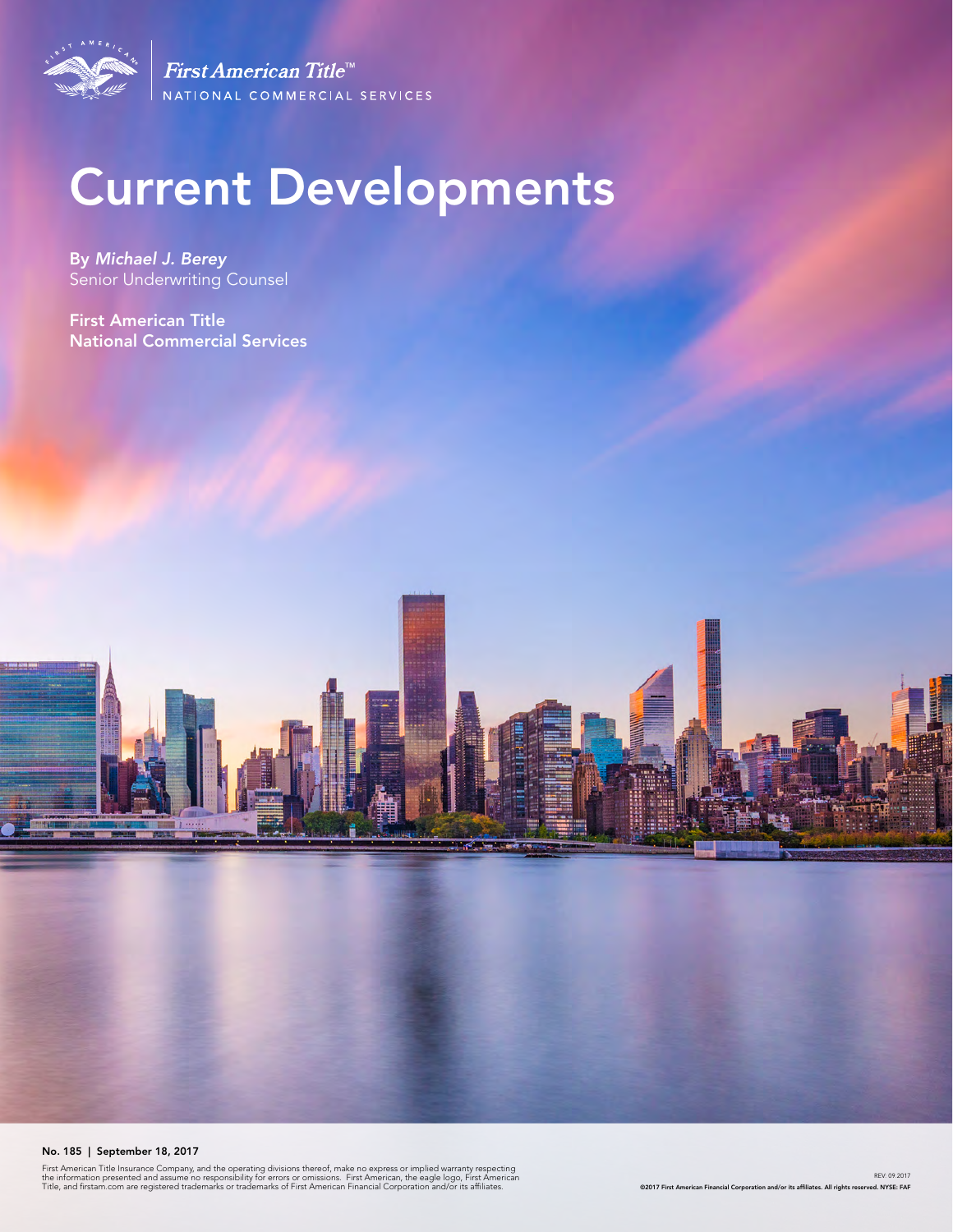# Adjoining Owners

Under Real Property Actions and Proceedings Law ("RPAPL") Section 881 ("Access to adjoining property to make improvements or repairs"), "[w]hen an owner or lessee seeks to make improvements or repairs to real property so situated that such improvements or repairs cannot be made by the owner or lessee without entering the premises of an adjoining owner or his lessee, and permission so to enter has been refused, the owner or lessee seeking to make such improvements or repairs may commence a special proceeding for a license so to enter…."

Petitioner sought a limited license to enter the Respondents' adjoining properties to enable it "to perform [a] non-invasive photographic survey, [to] install and remove temporary protections to respondents' property, and [to] install materials to weatherproof respondents' property" as necessary for the demolition of a parking garage and the construction of a building on Petitioner's property. The Supreme Court, New York County, finding that Respondents had refused to grant a license, that the work to be done under the license was necessary, and work on Petitioner's property could not otherwise proceed, granted the license for a period of six months, the work to be done under the license weekdays between the hours of 9:00 a.m. to 5:00 p.m.

The Court also ordered, inter alia, that Petitioner and its contractor obtain and maintain policies of insurance covering liability and property damage, for no less than \$42,000,000 and \$26,000,000, for the benefit of the Respondents and their tenants for the period of the license, and that Petitioner post a temporary bond for \$1,500,000 to cover any damage to the property of the Respondents and their tenants. Matter of EXG 159W48 LLC v. Benyetta 148 LLC, 2017 NY Slip Op 31479, decided June 23, 2017, is posted at http://www.nycourts.gov/reporter/pdfs/2017/2017\_31479.pdf.

# Adverse Possession

The Plaintiff, whose predecessors-in-interest purchased the land in question in 1948, sought a ruling declaring that it was the sole owner of the property. The City of New York counterclaimed for a judgment declaring that it had acquired title by adverse possession because the Department of Sanitation has been using the land as a truck parking lot for more than thirty years. The Supreme Court, Kings County, granted the Plaintiff's motion for summary judgment, holding that the City's collection of real estate taxes from the Plaintiff and its predecessors was an admission that it did not possess the property under a claim of right, defeating the City's claim of adverse possession under RPAPL Article 5 ("Adverse Possession") as in effect prior to its amendment in 2008. The Appellate Division, Second Department, reversed the lower court's ruling and remitted the case to the Supreme Court for entry of a judgment that the City had acquired title by adverse possession. According to the Appellate Division,

"[h]ere, the City established its prima facie entitlement to judgment as a matter of law by submitting evidence establishing that its possession of the property was actual, open and notorious, exclusive, and continuous for a least 10 years. Therefore, the burden shifted to the plaintiff to rebut the presumption of adversity. We conclude that the mere payment of taxes on the subject property is insufficient to rebut the presumption".

Estate of Vertley Clanton v. City of New York, 2017 NY Slip Op 06254, decided August 23, 2017, is posted at http://nycourts.gov/reporter/3dseries/2017/2017\_06254.htm.

# Development Rights/Upstate New York

The remainder interest in a farm in Dutchess County, was devised to four siblings, subject to a life estate. Three of the siblings sought authorization under RPAPL Section 1602 ("Application by owner of present or future interest for court authorization to mortgage, to lease or to sell real property") to sell the property's development rights to preserve the land's future use as a farm. The Defendant was the other sibling. The parties stipulated that the sale of development rights were rights to develop the property to its maximum density as allowed by zoning and planning regulations. In exchange for receiving a sum of money, the Plaintiffs wanted to be able to impose perpetual restrictions limiting the number of homes that could be built. The Supreme Court, Dutchess County,

<sup>.&</sup>lt;br>Note reprinted without written permission obtained in advance from First American Title.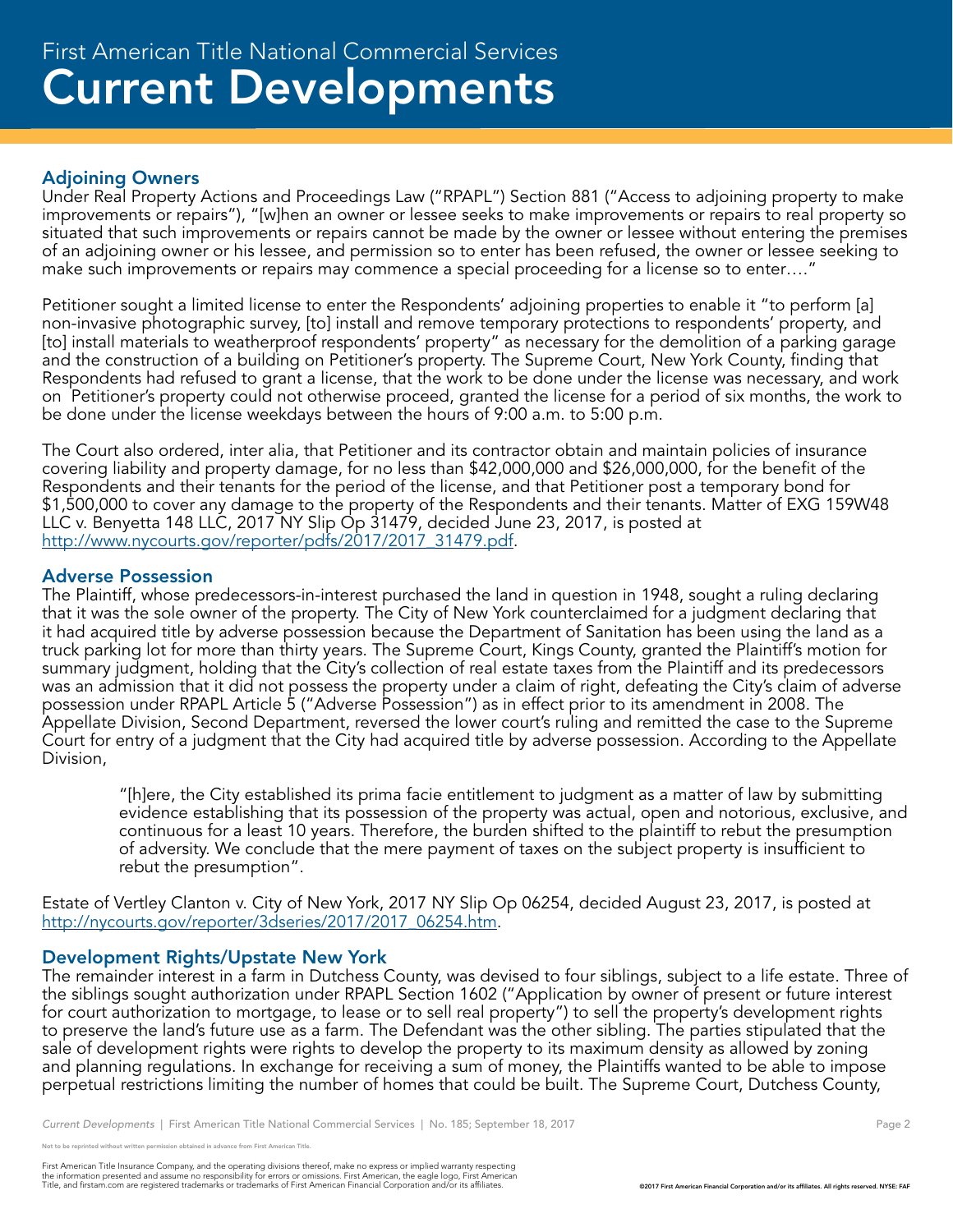# Current Developments First American Title National Commercial Services

held that such rights do not constitute real property for purposes of RPAPL Section 1602. Under Section 1602, "[w]hen the ownership of real property is divided into one or more possessory interests and one or more future interests, the owner of any interest in such real property… may apply to the court designated in section 1603 for an order directing that said real property, or a part thereof, be mortgaged, leased or sold…"

The Appellate Division, Second Department, held that these development rights, the bundle of rights comprising the maximum development capacity of the property, "constitute 'real property, or a part thereof' for purposes of RPAPL Section 1602". However, the Appellate Division affirmed the dismissal by the lower court because the proposed sale of development rights would not be "expedient" as required by RPAPL Section 1604 ("When application shall be granted").

The Appellate Division found that the sale of development rights was not "expedient" because no buyer for the development rights had been identified, and no evidence had been presented as to the value of the land with and without the development rights, of any other benefit that would be achieved by a sale of the development rights, and that the sale was necessary to preserve the property as an asset. Hahn v. Hager, 2017 NY Slip Op 05710, decided July 19, 2017, is posted at http://www.nycourts.gov/reporter/3dseries/2017/2017\_05710.htm.

# Financial Crimes Enforcement Network ("FinCEN")

As reported in Current Developments, FinCEN has issued Geographic Targeting Orders ("GTOs") requiring certain U.S. title insurance companies to identify the natural persons behind companies used to pay all cash for high-end residential real estate in New York City, Miami-Dade County, Florida, Bexar County, Texas, Broward and Palm Beach Counties in Florida, and Los Angeles, San Diego, San Francisco, San Mateo and Santa Clara Counties in California. The GTOs have been further extended for 180 days beginning September 27, 2017 by a new GTO issued by FinCEN on August 22, 2017.

The newly issued GTO expands the scope of the requirements to include the purchase of real estate by an entity in the City and County of Honolulu in Hawaii for a total purchase price of for \$3,000,000 or more. In addition, transactions within the scope of the GTO are now required to be reported to FinCEN when "such purchase is made, at least in part, using currency, or a cashier's check, a certified check, a traveler's check, a personal check, a business check, or a money order in any form, or a funds transfer". The GTO is posted at http://bit.ly/2wC1wjV.

#### Lien Law

The Plaintiff filed a mechanic's lien on October 1, 2014. On July 29, 2015, a bond was filed for 110% of the lien under Lien Law Section 19 ("Discharge of lien for public improvement"). An action to foreclose the lien was not commenced and the lien was not extended. Lien Law Section 17 provides that a mechanic's lien terminates if an action to foreclose the mechanic's lien has not been commenced, or an extension of the lien has not been filed, within one year of the date on which the lien was originally filed. The Supreme Court, New York County, granted the Defendants' motions to dismiss the claim against the surety and to vacate the lien and to cancel the bond. However, the Court denied the Defendants' motion to dismiss the claim for unjust enrichment.

According to the Court, because the Plaintiff neither commenced to foreclose the lien or extended its lien, "… plaintiff has forfeited its claim based on the lien against both the real property owner Blue Nirvana and its surety, leaving plaintiff to pursue its underlying breach of contract or quasi-contractual claims against the owner for the work plaintiff claims it performed on the property". EZ Runer Construction Corp. v. Blue Nirvana, LLC, 2017 NY Slip Op 31663, decided July 24, 2017, is posted at http://www.nycourts.gov/reporter/pdfs/2017/2017\_31663.pdf.

#### Mortgage Foreclosures

In 2006, a note and a mortgage were executed to Argent Mortgage Company, LLC ("Argent"). In 2007, Argent assigned the note and the mortgage to Residential Funding Company, LLC ("RFC"). Later in 2007, Argent commenced a foreclosure of the mortgage which was dismissed for lack of standing. In 2014, RFC assigned the note and the mortgage to Wilmington Savings Fund Society, FSB, as trustee for the Knoxville 2012 Trust ("Wilmington"). In 2014, 21st Mortgage Corporation, as the mortgage loan servicer for Wilmington, brought an Action to foreclose the mortgage. The Defendant raised as affirmative defenses the statute of limitations, a lack

e reprinted without written permission obtained in advance from First American Title.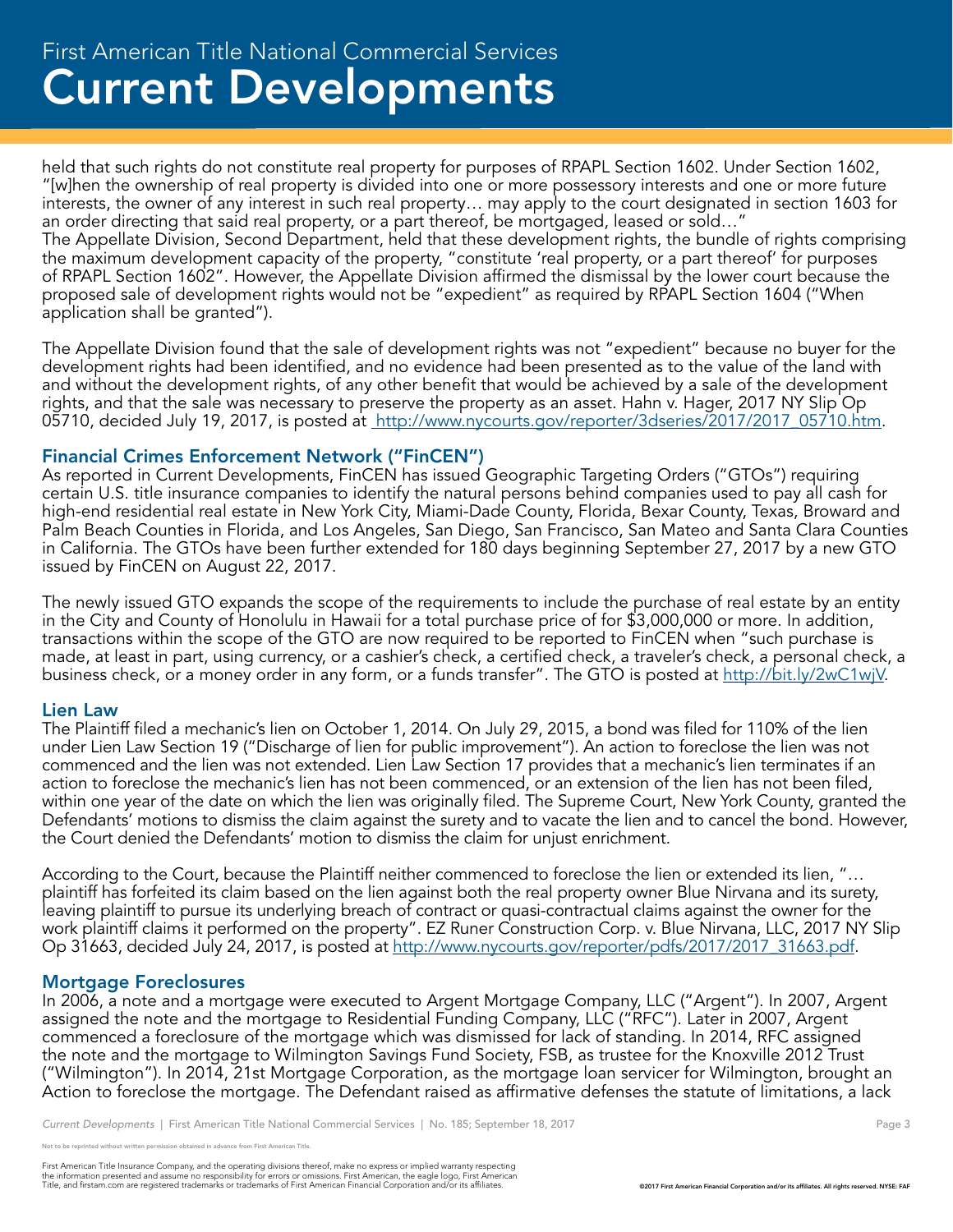# Current Developments First American Title National Commercial Services

of standing and a lack of capacity to sue. The Supreme Court, Kings County, denied the Plaintiff's motion for summary judgment. The Appellate Division, Second Department, affirmed the lower court's ruling.

According to the Appellate Division, commencement of the foreclosure in 2007 did not accelerate the debt, since Argent did not have the authority to accelerate the debt or to sue for foreclosure. In addition, the Plaintiff failed to establish that it had standing to sue; although the Plaintiff averred that this note and mortgage were part of a portfolio of assets deposited into Wilmington, evidence was not submitted to establish that the note and mortgage were among the purchased assets. Finally, as to the Plaintiff's capacity to sue, it was not demonstrated that the Plaintiff had been delegated the authority to sue on behalf of Wilmington. 21st Mortgage Corporation v. Adames, 2017 NY Slip OP 05925, decided August 2, 2017, is posted at http://www.nycourts.gov/reporter/3dseries/2017/2017\_05925.htm.

#### Mortgage Foreclosures/Mortgage Securing a Guarantee

The Plaintiff, after foreclosing mortgages executed by its borrowers, sought to foreclose a collateral mortgage executed by guarantors. The Defendants in the foreclosure of the collateral mortgage sought a summary judgment dismissing the complaint, and discharging the notice of pendency and the collateral mortgage. The guarantors asserted that because they were not defendants in the foreclosure of the primary mortgage, and therefore a deficiency judgment under RPAPL Section 1371 ("Deficiency judgment") was not obtained as to them, the collateral mortgage could not be foreclosed. The Supreme Court, Richmond County, granted the Plaintiff's motion for summary judgment. According to the Court,

"[t]he provisions of RPAPL Section 1311 ["Necessary defendants") do not require foreclosure plaintiffs to name guarantors as necessary defendants. Consequently, the Court of Appeals decision in Sanders v. Palmer, 68 NY2d 180 (1986) is inapplicable to the facts presented in this case. In Sanders, the Court of Appeals prevented defendants in a foreclosure suit from being subjected to multiple lawsuits. Here, cross movants were not defendants in the prior foreclosure action. Therefore, this separate foreclosure action does not constitute a second action against the same defendants seeking a deficiency judgment".

MFC Real Estate LLC v. Litt, 2017 NY Slip Op 50910, decided July 11, 2017, reported at 56 Misc. 3d 1209, is posted at http://www.nycourts.gov/reporter/3dseries/2017/2017\_50910.htm.

#### Mortgage Foreclosures/Fixtures

The Supreme Court, Westchester County, held that the rooftop solar panel system at the property being foreclosed could be removed by Solarcity, the company which had leased the system to the owner of the property being foreclosed. The system was removable, and the contract stated that Solarcity owned the system for the term of the lease. It was not a fixture that was required to remain with the home. Federal National Mortgage Association v. Lipman, Index No. 57722/16, decided August 8, 2017, was reported in the New York Law Journal on August 8, 2017.

# Mortgage Foreclosures/Holdover Proceeding

Petitioners, the owners of property in Bronx County, brought a holdover proceeding to recover possession of leased space from the tenants under a lease which had purportedly expired. The tenants countered that the Petitioners lacked standing to sue because a judgment had been entered in the foreclosure of a mortgage on the property. However, no actual sale of the property had taken place. The Civil Court, Bronx County, held that the Petitioners retained the standing to maintain the holdover proceeding. "The entry of a judgment of foreclosure does not divest the owner of his interest in the property until there is an actual sale…Since the property has yet to be sold, Petitioners are still considered to be the landlord and owner, and as defined by RPAPL Section 721(1) [Person who may maintain proceeding (to recover possession of real property)] retain standing to maintain this holdover proceeding". 3648 White Plains LLC v. Mensah, 2017 NY Slip Op 31459, decided July 12, 2017, is posted at http://www.nycourts.gov/reporter/pdfs/2017/2017\_31459.pdf.

*Current Developments* | First American Title National Commercial Services | No. 185; September 18, 2017 **Page 4** Page 4

e reprinted without written permission obtained in advance from First American Title.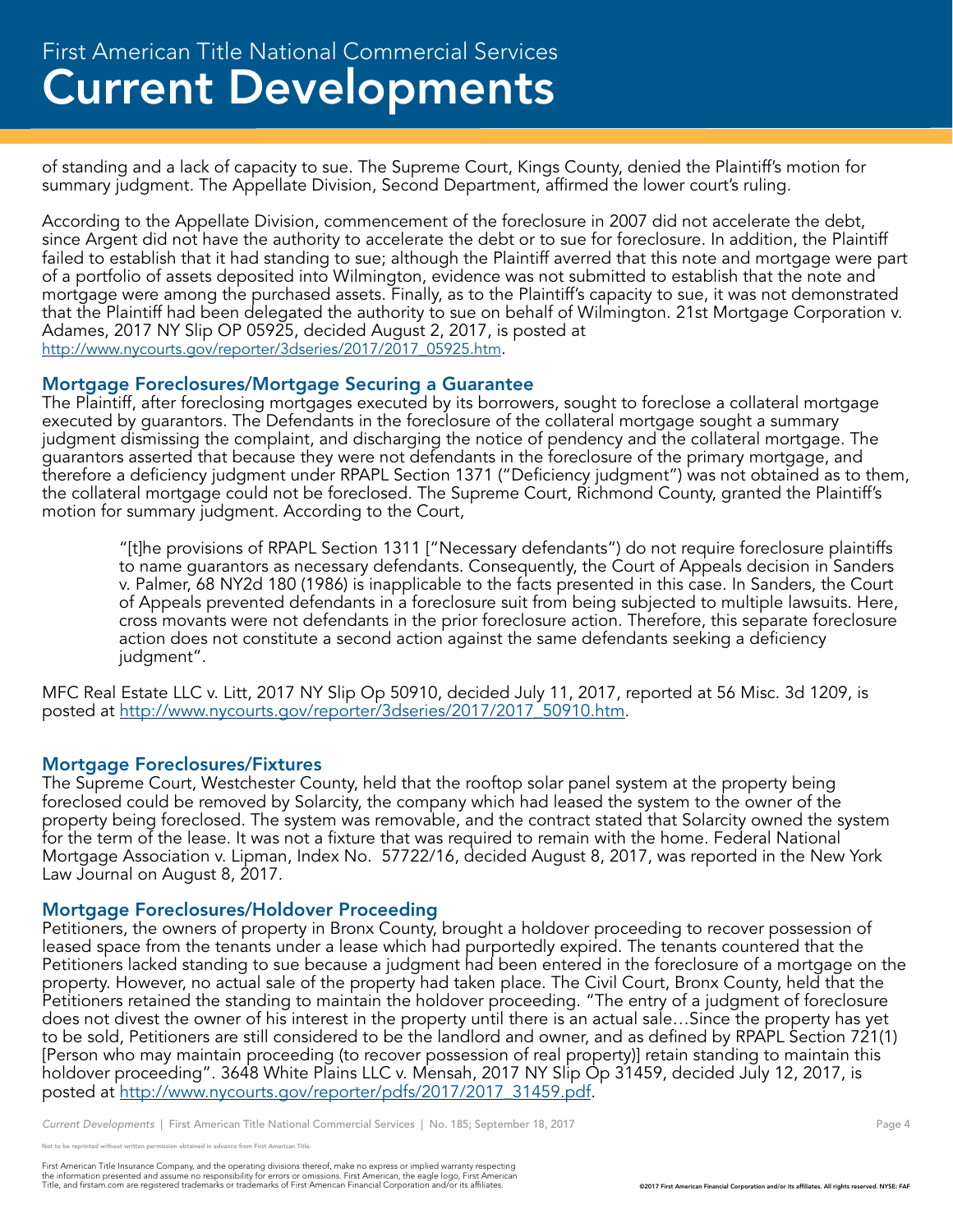#### Mortgage Foreclosures/Mootness Doctrine

The Appellate Division, Second Department, dismissed the appeal of an Order of the Supreme Court, Queens County, directing the foreclosing mortgagee to assign the mortgage to a new lender on payment of the outstanding indebtedness. The Appellate Division deemed that appeal as being "academic". The mortgage had been satisfied and the complaint had been dismissed; since "any determination of this appeal by this Court will not affect the rights of the parties…", no exception to the mootness doctrine was warranted. The Appellate Division vacated the lower court's Order. According to the Court,

"[w]hile it is the general policy of New York courts to simply dismiss an appeal which has been rendered academic, vacatur of an order or judgment on appeal may be an appropriate exercise of discretion where necessary 'in order to prevent a judgment which is unreviewable for mootness from spawning any legal consequences or precedent [citations omitted]. Under the particular circumstances of this case, we deem it appropriate to vacate the order appealed from".

Nautilus Capital, LLC v. Rama Realty Associates, LLC, 2017 NY Slip Op 01703, decided March 8, 2017, is posted at http://nycourts.gov/reporter/3dseries/2017/2017\_01703.htm.

#### Mortgage Foreclosures/Statute of Limitations

An Action to foreclose a mortgage commenced in 2009 was dismissed by the Supreme Court, Queens County, in 2011 for lack of personal jurisdiction over the Defendant property owner. In 2015, the lender sent a letter to the borrower revoking the lender's prior acceleration of the indebtedness. The borrower then filed an Action seeking the issuance of an Order under Real Property Actions and Proceedings Law ("RPAPL") Section 1501 ("Who May Maintain an Action") discharging the mortgage and canceling the note secured by the mortgage on the grounds that the commencement of a new foreclosure would be barred by the six-year statute of limitations in Civil Practice Law and Rules Section 213 (Actions to be Commenced within Six Years"). RPAPL Section 1501(4) states that "[w]here the period allowed by the applicable statute of limitations for the commencement of an action to foreclose a mortgage…has expired, any person having an estate or interest in the real property subject to such encumbrance may maintain an action…to secure the cancellation and discharge of record of such encumbrance…".

The Supreme Court, Queens County, granted the Plaintiff's motion for summary judgment and directed the County Clerk, Queens County, to cancel the mortgage. According to the Court,

> "…if a prior foreclosure action is dismissed for failure to acquire jurisdiction over a mortgagor, a subsequent foreclosure action will be permitted only if it is brought within the applicable statute of limitations. [citation omitted]. In this case, the statute of limitations prevents Citimortgage from instituting a new foreclosure action…Having clearly and unequivocally elected to accelerate the entire amount that was due on the loan that was secured by the mortgage…Citimortgage may not insulate itself from the provisions of RPAPL Section 1501 by simply sending [the borrower] a letter indicating it no longer wished to exercise the acceleration option contained in the promissory note and mortgage".

Soroush v. Citimortgage, Inc., 2016 NY Slip Op 32750, decided January 7, 2016, was posted on August 4, 2017 at http://nycourts.gov/reporter/pdfs/2016/2016\_32750.pdf.

In Nationstar Mortgage LLC v. Levy, decided by the Supreme Court, Kings County, on May 15, 2017, the Defendant's motion to dismiss the foreclosure based on the expiration of the statute of limitations was denied. Although the foreclosure was commenced by the Plaintiff more than six years after it commenced to foreclosure the same mortgage in 2008, when the indebtedness was accelerated, which Action was discontinued, the Court held that the Plaintiff had revoked its election to accelerate the indebtedness within the limitations period.

be reprinted without written permission obtained in advance from First American Title.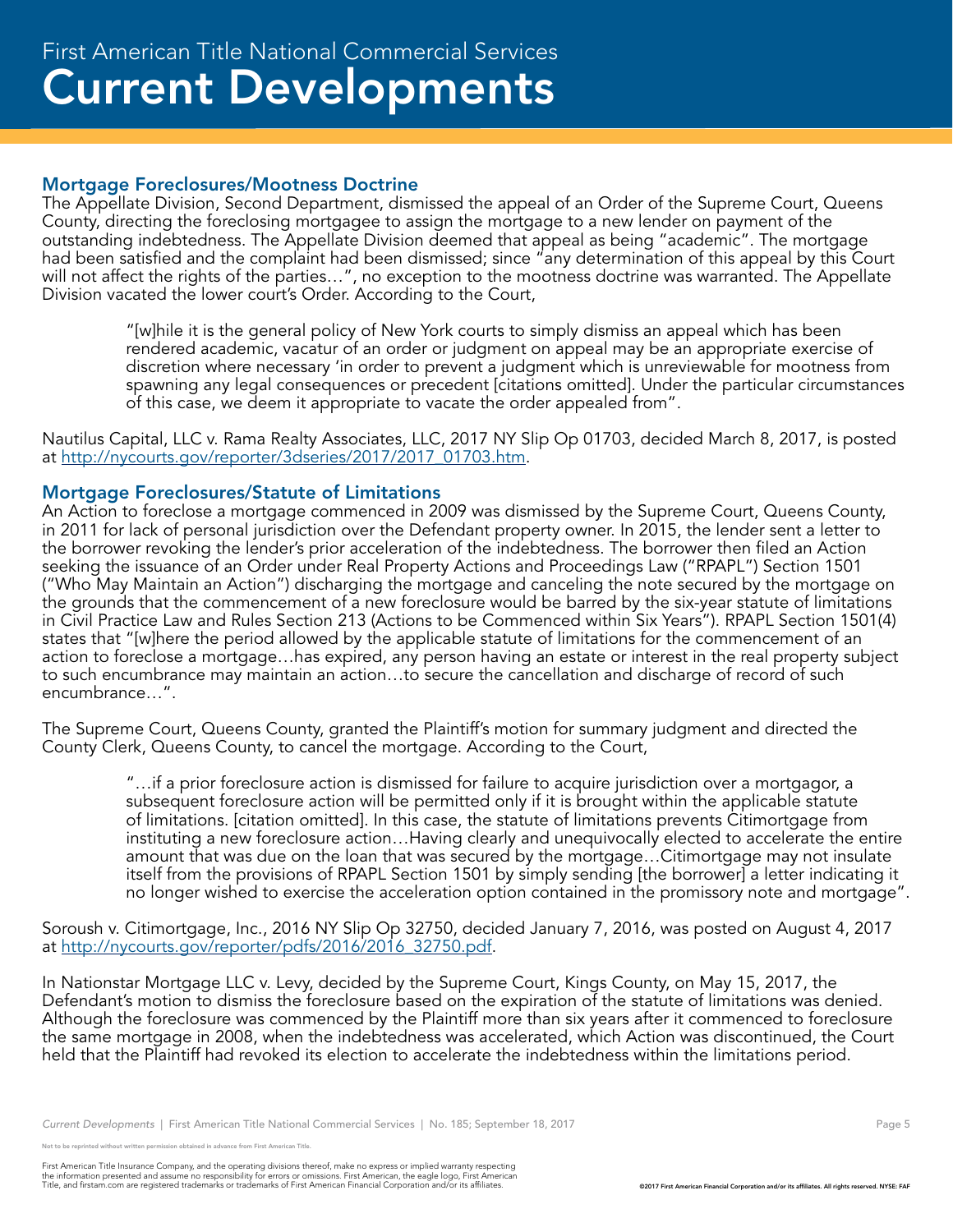On September 12, 2012, after the prior foreclosure was discontinued, the Plaintiff mailed a default notice to the borrower stating that "if you do not pay the full amount of the default, we shall accelerate the entire sum of both principal and interest due and payable…". According to the Court,

"…the service of the September 12, 2012 notice, in essence, provided [the borrower] with a refreshed opportunity to bring the loan current and did not indicate that plaintiff was seeking payment of the entire indebtedness, coupled with plaintiff's discontinuance of the prior action, unequivocally demonstrates that plaintiff intended to revoke the prior acceleration. While the notice did not contain an express statement that plaintiff was thereby revoking its prior acceleration, insofar as the notice demanded only arrears and late charges, it is inconsistent with plaintiff's insistence that the entire debt be paid".

This decision, 2017 NY Slip Op 31676, is posted at http://www.nycourts.gov/reporter/pdfs/2017/2017\_31676.pdf.

# Mortgage Foreclosures/Vacating Sale

Defendant, the property owner, sought an Order setting aside the sale of the property by the Referee to a thirdparty purchaser because the Defendant and his attorney were advised by a representative of the mortgage loan servicer in separate telephone conversations that it was reasonable to assume that the foreclosure sale the next day would be postponed, following which the loan would be modified and the mortgage reinstated. However, neither the Plaintiff's attorneys nor the Referee were advised that the sale had been postponed. Finding that there had been a mutual mistake, the Supreme Court, Westchester County, held that the Defendant was entitled to be relieved of the sale of the property and the purchaser at the sale was entitled to a refund from the Referee of her down payment, with interest at the rate of 3% payable by the Plaintiff, computed from the date of the sale to the date of repayment. The Court further ordered the Plaintiff and the Defendant to execute the documentation reasonably required to reinstate the mortgage loan. On satisfaction of these conditions, a stipulation of discontinuance of the foreclosure, with prejudice, was to be filed. Hudson City Savings Bank v. Woodard, 2017 NY Slip Op 27270, decided August 17, 2017, is posted at Capital One, N.A. v. Karp, 2017 NY Slip Op 27209, decided June 22, 2017, is posted at http://www.nycourts.gov/reporter/3dseries/2017/2017\_27270.htm.

# Mortgage Recording Tax/New York State Transfer Tax

New York State's Department of Taxation and Finance has posted its Annual Statistical Report of New York State Tax Collections for the State's fiscal year 2016-2017 (April 1, 2016 - March 31, 2017). According to the Report, the Real Estate Transfer Tax collected in FY 2016-2017 was \$1,126,369,125, down from \$1,163,059,805 collected in FY 2015-2016. Mortgage recording tax collected statewide in FY 2016-2017 was \$2,173,936,159; the mortgage recording tax collected in New York City was \$1,159,923,890. As reported in the Annual Statistical Report issued for FY 2015-2016, for that fiscal year the mortgage recording tax collected statewide was \$2,148,937,051; the mortgage recoding tax collected in New York City was \$1,657,539,988. The Report for Fiscal Year 2016-2017 is posted at http://on.ny.gov/2xdQd0Z.

# Real Estate Transfer Tax ("RETT")/Transfers from Trusts

New York State's Department of Taxation and Finance's Office of Counsel issued an Advisory Opinion dated August 1, 2017 concerning the application of the RETT to the distribution of real property from a trust to the trust beneficiaries on the death of the settlor. The Opinion concludes that if "…no consideration is paid by the beneficiary for the conveyance, the RETT will not be due on the transfer. To the extent that the beneficiary is paying cash to the Trustee for the transfer of the real property, the RETT will be due". The Advisory Opinion, TSB-A-17(1)R, is posted at https://www.tax.ny.gov/pdf/advisory\_opinions/real\_estate/a17\_1r.pdf.

# Recording Act/Judgments

Real property owned of record by George Guttmann and Alex Robinovich was sold in a "short sale" to Defendant Xifeng Zhang ("Zhang"). At the closing, the sellers executed an affidavit stating that there were no judgments against them, and the title report did not report any judgments. There was, however, a money judgment

*Current Developments* | First American Title National Commercial Services | No. 185; September 18, 2017 **Page 6** Page 6

e reprinted without written permission obtained in advance from First American Title.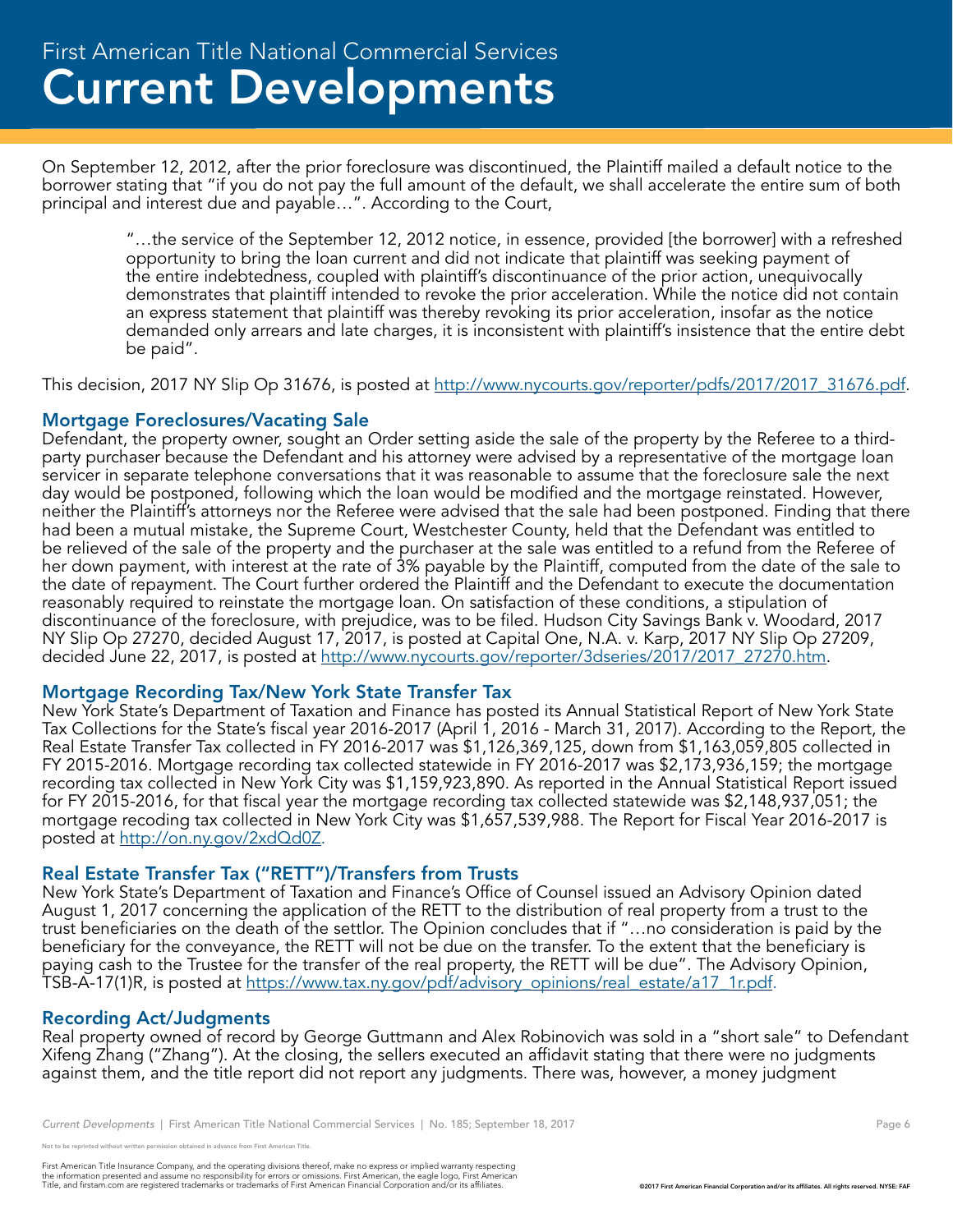docketed against George Guttman and Alex Rabinovich. After that conveyance, the assignee of the judgment, the Plaintiff in the Action, sought to enforce the judgment against the real property. The Supreme Court, Kings County, granted Zhang's motion for summary judgment dismissing the complaint as against her, declared that the property is free and clear of any interest of the judgment creditor, and ordered the cancellation of the lis pendens filed against the property. According to the Court,

 "…defendant Zhang has satisfied her prima facie entitlement to summary judgment dismissing the complaint as against her by demonstrating that [the Plaintiff's judgment] was docketed against 'Guttman' and 'Rabinovich', which are different surnames than that of the former title owners of the property, 'Guttmann' and 'Robinovich'. A judgment docketed against 'George Guttman' and "Alex Rabinovich' did not constitute constructive notice upon defendant Zhang, a good faith purchaser for value, that the Property owned by 'George Guttmann' and 'Alex Robinovich' is subject to a lien, as a matter of law [citations omitted]. [The Plaintiff], in opposition, has failed to submit evidence that defendant Zhang had either actual or constructive knowledge of [the judgment]…"

Kunin v. Guttman, 2017 NY Slip Op 31735, decided August 16, 2017, is posted at http://www.nycourts.gov/reporter/pdfs/2017/2017\_31735.pdf.

#### Religious Corporations

Prior to the enactment of Chapter 555 of the Law of 2015, Religious Corporations Law ("RCL") Section 12 ("Sale, mortgage and lease of real property of religious corporations") required that leave of court be obtained for a religious corporation to sell, mortgage or lease for a term exceeding five years any of its real property. Under Chapter 555, effective December 11, 2015, the Attorney General of the State of New York is authorized to approve the sale, mortgage or such a lease of the real property of a religious corporation in lieu of obtaining leave of court.

The Appellate Division, Second Department, applying RCL Section 12 prior to the enactment of Chapter 555, affirming a ruling on February 23, 2015 of the Supreme Court, Kings County, held that the conveyance by a religious corporation to the Defendants "was invalid because it was made without leave of court". Heights v. Schwarz, 2017 NY Slip Op 05707, decided July 19, 2017, is posted at http://www.nycourts.gov/reporter/3dseries/2017/2017\_05707.htm.

#### Streets/Easements of Light and Air

Petitioners, the owners of units in a condominium adjoining Lincoln Boulevard in Long Beach, sought review of a decision of the City of Long Beach to install a comfort station extending from the boardwalk into Lincoln Boulevard adjacent to their building. They claimed that the City violated the requirement of the State's Environmental Quality Review Act ("SEQRA") and the City Charter and that the comfort station would interfere with their easements of light, air and access. The Supreme Court, Nassau County, denied the Petitioners' motion for a preliminary injunction, and dismissed the Action. The Appellate Division, Second Department, affirmed the Supreme Court's order and judgment, as modified to add a provision declaring that the construction of the Comfort Station is a permitted use of a public street. According to the Appellate Division,

"…an owner of land abutting a highway or street possesses, as incident to his or her ownership, easements of light, air, and access…[citations omitted]. Nevertheless, '[w]hen the fee of the highway has been transferred to the State, the State may use the highway for any public purpose not inconsistent with or prejudicial to its use for highway purposes…[and] [t]he mere disturbance of the rights of light, air and access of abutting owners on such a highway by the imposition of a new use, consistent with its use as an open public street, must be tolerated and no right of action arises therefrom, although such use interferes with the enjoyment of the premises' [citations omitted]"

In this case, the construction of the comfort station would not completely block Petitioners' ocean view or prevent